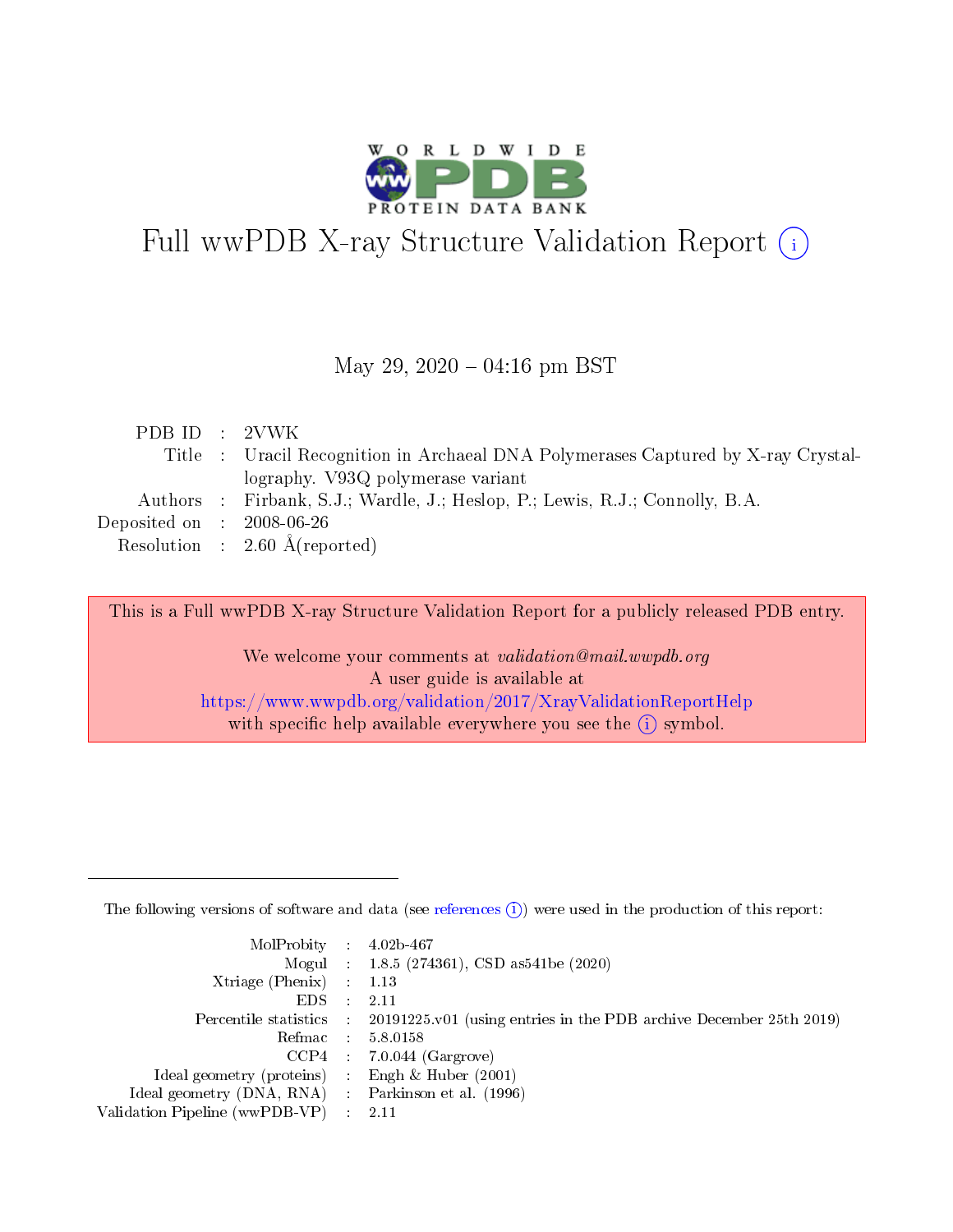## 1 [O](https://www.wwpdb.org/validation/2017/XrayValidationReportHelp#overall_quality)verall quality at a glance  $(i)$

The following experimental techniques were used to determine the structure: X-RAY DIFFRACTION

The reported resolution of this entry is 2.60 Å.

Percentile scores (ranging between 0-100) for global validation metrics of the entry are shown in the following graphic. The table shows the number of entries on which the scores are based.



| Metric                | Whole archive<br>$(\#\text{Entries})$ | Similar resolution<br>$(\#\text{Entries}, \text{resolution range}(\text{\AA}))$ |
|-----------------------|---------------------------------------|---------------------------------------------------------------------------------|
| $R_{free}$            | 130704                                | $3163(2.60-2.60)$                                                               |
| Clashscore            | 141614                                | $3518(2.60-2.60)$                                                               |
| Ramachandran outliers | 138981                                | $3455(2.60-2.60)$                                                               |
| Sidechain outliers    | 138945                                | $3455(2.60-2.60)$                                                               |
| RSRZ outliers         | 127900                                | $3104(2.60-2.60)$                                                               |

The table below summarises the geometric issues observed across the polymeric chains and their fit to the electron density. The red, orange, yellow and green segments on the lower bar indicate the fraction of residues that contain outliers for  $>=3, 2, 1$  and 0 types of geometric quality criteria respectively. A grey segment represents the fraction of residues that are not modelled. The numeric value for each fraction is indicated below the corresponding segment, with a dot representing fractions  $\epsilon=5\%$  The upper red bar (where present) indicates the fraction of residues that have poor fit to the electron density. The numeric value is given above the bar.

| Mol       | $\sim$ 1<br>hain | Length         | Quality of chain |     |  |
|-----------|------------------|----------------|------------------|-----|--|
|           |                  | $\overline{m}$ | %                |     |  |
| <u>д.</u> | . .              | 1 t.           | 87%              | 12% |  |

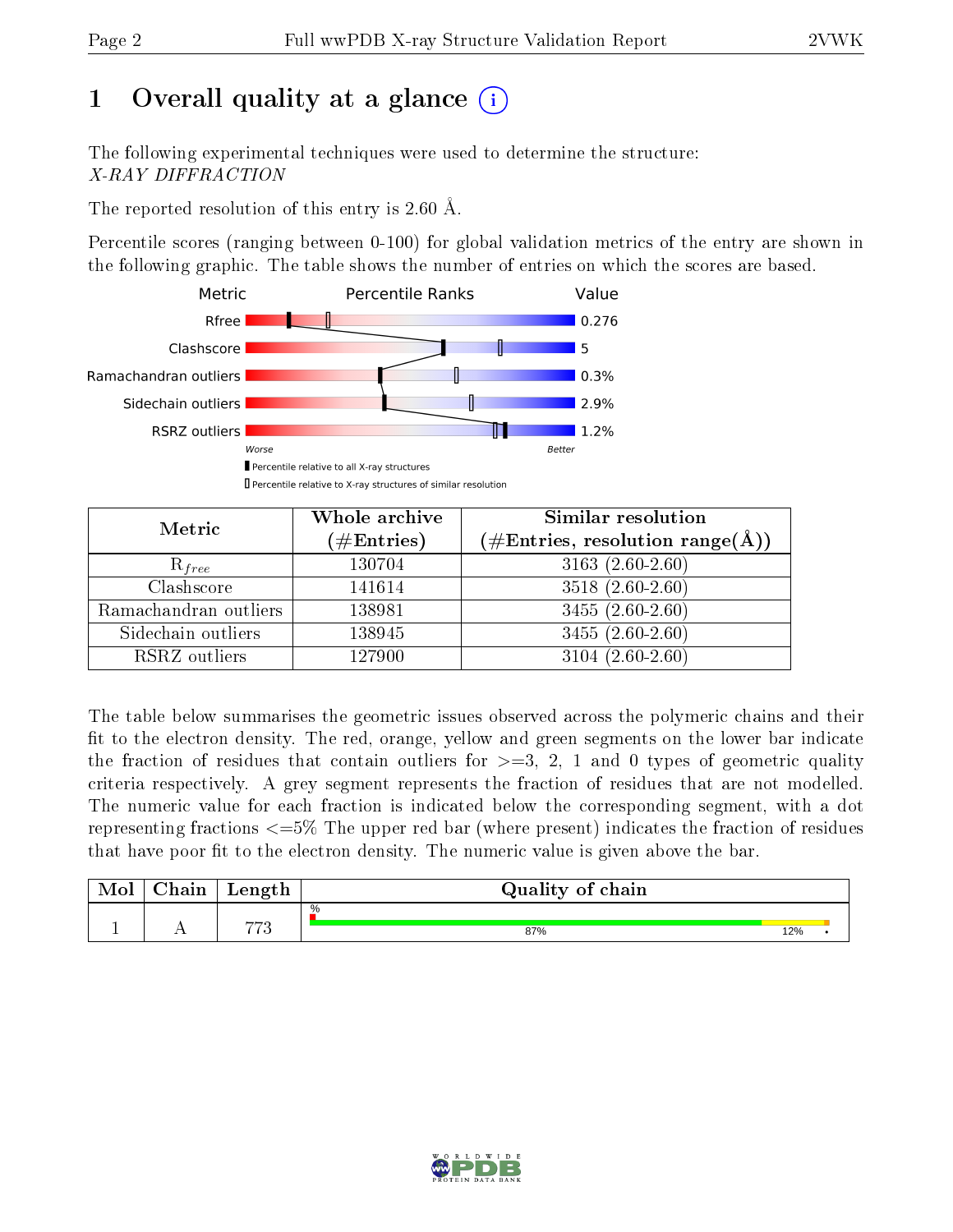## 2 Entry composition (i)

There are 4 unique types of molecules in this entry. The entry contains 6176 atoms, of which 0 are hydrogens and 0 are deuteriums.

In the tables below, the ZeroOcc column contains the number of atoms modelled with zero occupancy, the AltConf column contains the number of residues with at least one atom in alternate conformation and the Trace column contains the number of residues modelled with at most 2 atoms.

• Molecule 1 is a protein called DNA POLYMERASE.

| Mol | $\mid$ Chain $\mid$ Residues | Atoms         |      |     |      | $\rm{ZeroOcc} \mid \rm{AltConf} \mid \rm{Trace}$ |  |  |
|-----|------------------------------|---------------|------|-----|------|--------------------------------------------------|--|--|
|     | 773                          | Total<br>6083 | 3950 | 991 | 1130 |                                                  |  |  |

There are 4 discrepancies between the modelled and reference sequences:

| Chain |     | Residue   Modelled | Actual     | Comment             | Reference         |
|-------|-----|--------------------|------------|---------------------|-------------------|
|       | 93  | GL N               | VAL        | engineered mutation | UNP P56689        |
|       | 151 | LYS                | GLU        | conflict            | <b>UNP P56689</b> |
|       | 174 | ARG                | <b>LVS</b> | conflict.           | <b>UNP P56689</b> |
|       | 215 |                    | ASP        | engineered mutation | $\mid$ UNP P56689 |

• Molecule 2 is SODIUM ION (three-letter code: NA) (formula: Na).

|  | $\text{Mol}$   Chain   Residues | <b>Atoms</b>     | $\rm ZeroOcc \mid AltConf$ |  |
|--|---------------------------------|------------------|----------------------------|--|
|  |                                 | - Total -<br>Na. |                            |  |

• Molecule 3 is SULFATE ION (three-letter code: SO4) (formula:  $O_4S$ ).

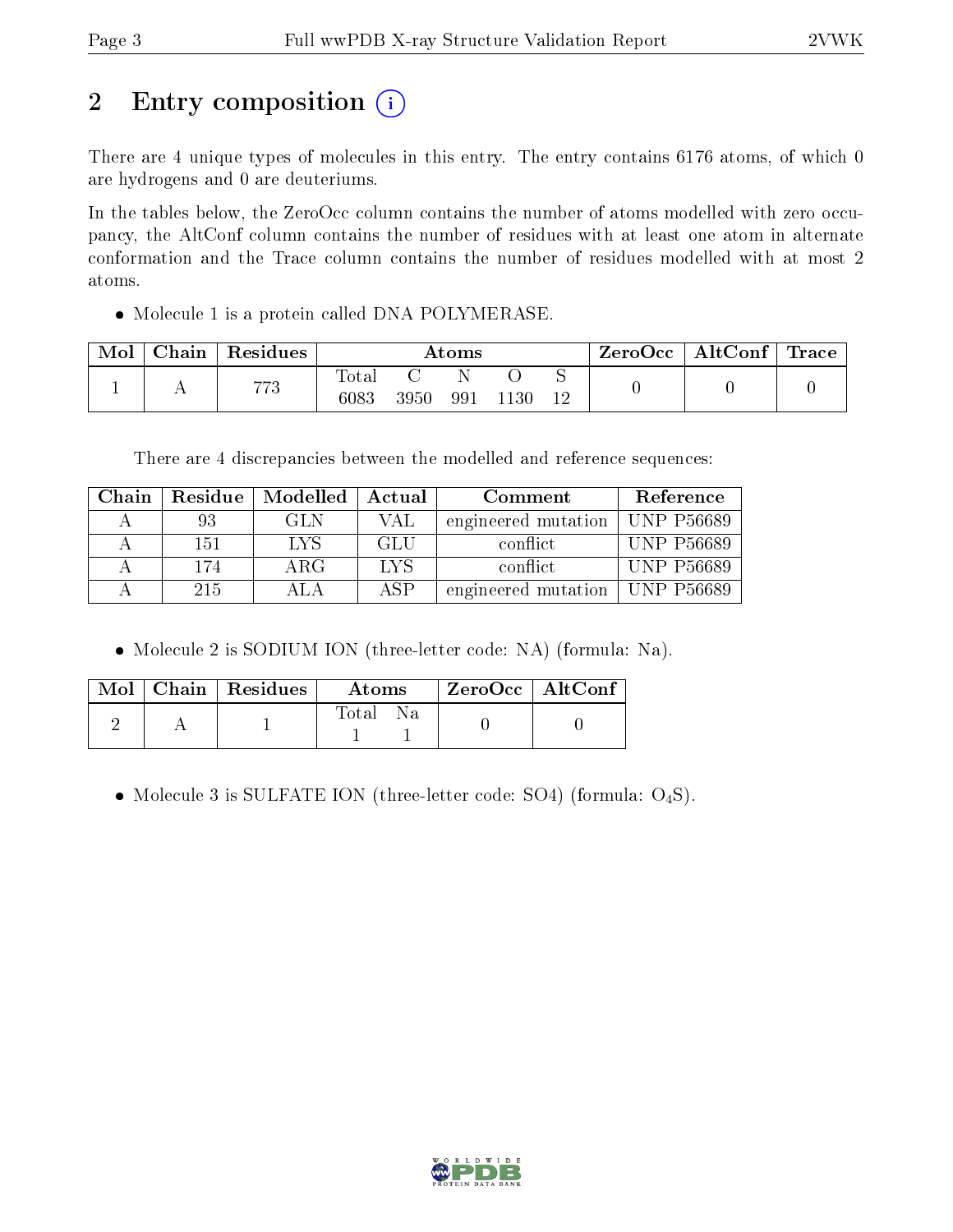

| Mol | $\overline{\text{Chain}}$ | Residues     | Atoms                                                         |                  | ZeroOcc   AltConf |
|-----|---------------------------|--------------|---------------------------------------------------------------|------------------|-------------------|
| 3   | А                         | 1            | S<br>Total<br>$\left( \right)$<br>5<br>$\mathbf{1}$<br>4      | $\overline{0}$   |                   |
| 3   | А                         | $\mathbf{1}$ | S<br>Total<br>O<br>5<br>$\mathbf{1}$<br>4                     | $\overline{0}$   | 0                 |
| 3   | А                         | $\mathbf{1}$ | S<br>Total<br>$\left( \right)$<br>5<br>$\mathbf 1$<br>4       | $\boldsymbol{0}$ | $\overline{0}$    |
| 3   | А                         | $\mathbf{1}$ | S<br>Total<br>O<br>$\overline{5}$<br>$\mathbf{1}$<br>4        | $\overline{0}$   | $\overline{0}$    |
| 3   | А                         | $\mathbf{1}$ | S<br>Total<br>$\left( \right)$<br>5<br>$\mathbf{1}$<br>4      | $\overline{0}$   | $\theta$          |
| 3   | A                         | $\mathbf{1}$ | S<br>Total<br>$\Omega$<br>$\overline{5}$<br>$\mathbf{1}$<br>4 | $\overline{0}$   | $\theta$          |
| 3   | А                         |              | S<br>Total<br>$\Omega$<br>5<br>1<br>4                         | 0                |                   |

• Molecule 4 is water.

|  | $\text{Mol}$   Chain   Residues | Atoms       | $ZeroOcc$   AltConf |  |
|--|---------------------------------|-------------|---------------------|--|
|  | 57                              | Fotal<br>トロ |                     |  |

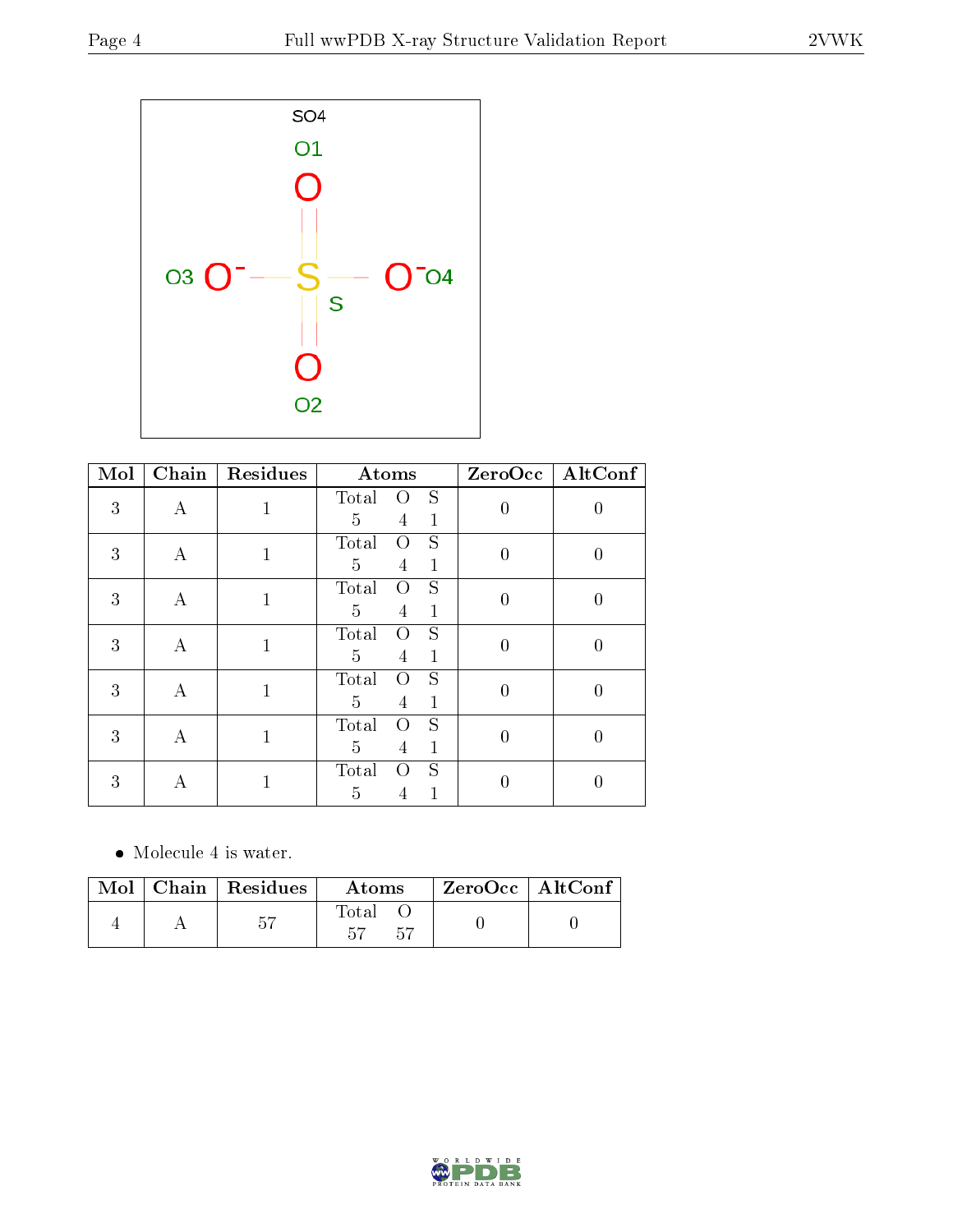## 3 Residue-property plots  $(i)$

These plots are drawn for all protein, RNA and DNA chains in the entry. The first graphic for a chain summarises the proportions of the various outlier classes displayed in the second graphic. The second graphic shows the sequence view annotated by issues in geometry and electron density. Residues are color-coded according to the number of geometric quality criteria for which they contain at least one outlier: green  $= 0$ , yellow  $= 1$ , orange  $= 2$  and red  $= 3$  or more. A red dot above a residue indicates a poor fit to the electron density (RSRZ  $> 2$ ). Stretches of 2 or more consecutive residues without any outlier are shown as a green connector. Residues present in the sample, but not in the model, are shown in grey.



• Molecule 1: DNA POLYMERASE

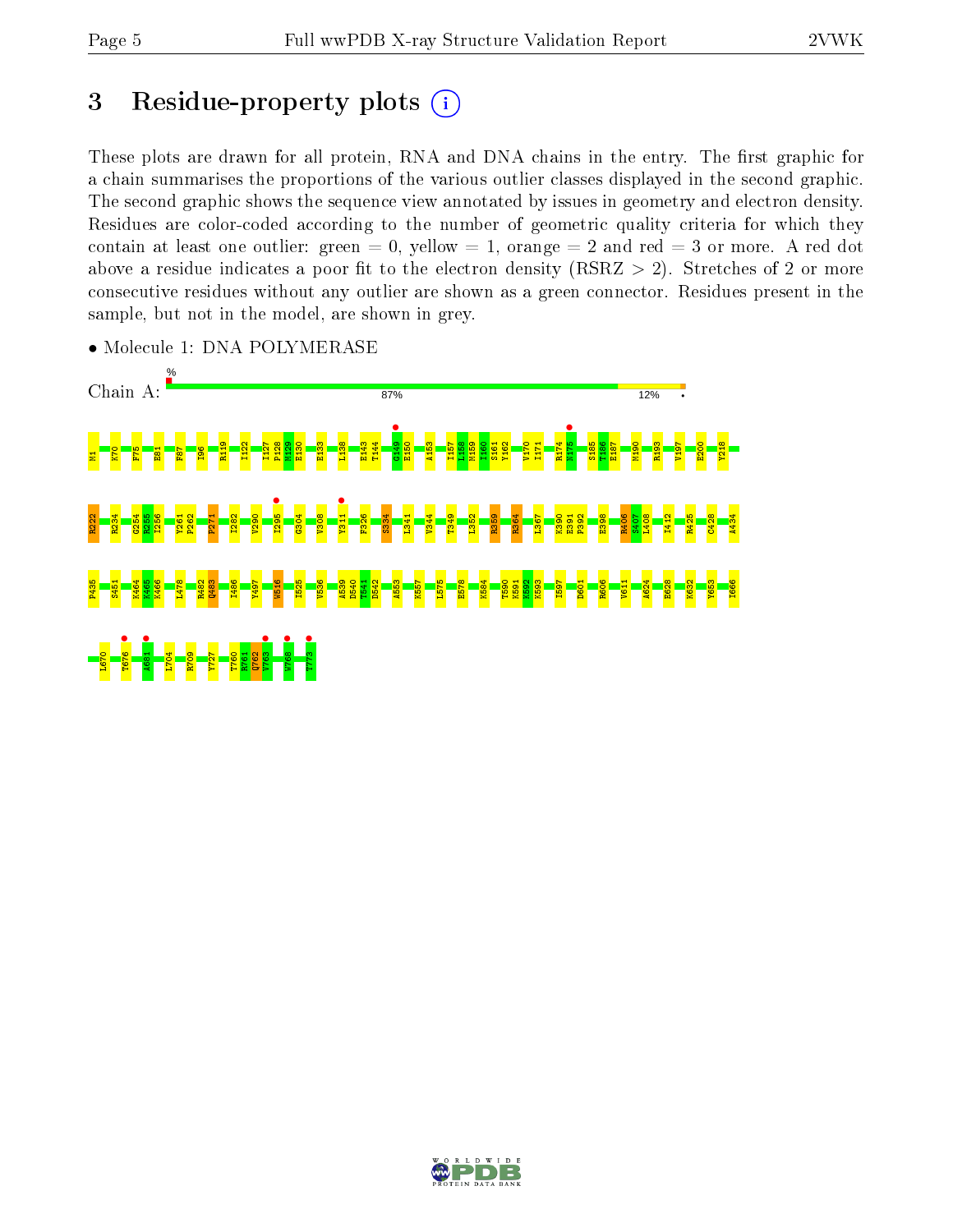## 4 Data and refinement statistics  $(i)$

| Property                                                             | Value                                           | Source     |
|----------------------------------------------------------------------|-------------------------------------------------|------------|
| Space group                                                          | P 21 21 21                                      | Depositor  |
| Cell constants                                                       | $104.75\text{\AA}$ $154.41\text{\AA}$<br>58.43Å | Depositor  |
| a, b, c, $\alpha$ , $\beta$ , $\gamma$                               | $90.00^\circ$<br>$90.00^\circ$<br>$90.00^\circ$ |            |
| Resolution $(A)$                                                     | 51.00<br>2.60<br>$\equiv$ .                     | Depositor  |
|                                                                      | $62.15 - 2.60$                                  | <b>EDS</b> |
| $\%$ Data completeness                                               | $100.0 (51.00-2.60)$                            | Depositor  |
| (in resolution range)                                                | 99.6 $(62.15-2.60)$                             | <b>EDS</b> |
| $R_{merge}$                                                          | 0.11                                            | Depositor  |
| $\mathrm{R}_{sym}$                                                   | (Not available)                                 | Depositor  |
| $\langle I/\sigma(I) \rangle^{-1}$                                   | $3.99$ (at $2.61\text{\AA}$ )                   | Xtriage    |
| Refinement program                                                   | REFMAC 5.2.0019                                 | Depositor  |
|                                                                      | $0.217$ ,<br>0.275                              | Depositor  |
| $R, R_{free}$                                                        | $0.217$ ,<br>0.276                              | DCC        |
| $R_{free}$ test set                                                  | 1519 reflections $(5.08\%)$                     | wwPDB-VP   |
| Wilson B-factor $(A^2)$                                              | 35.8                                            | Xtriage    |
| Anisotropy                                                           | 0.581                                           | Xtriage    |
| Bulk solvent $k_{sol}(e/\mathring{A}^3)$ , $B_{sol}(\mathring{A}^2)$ | $0.35$ , 40.9                                   | <b>EDS</b> |
| L-test for $\overline{\text{twinning}}^2$                            | $< L >$ = 0.48, $< L2 >$ = 0.32                 | Xtriage    |
| Estimated twinning fraction                                          | No twinning to report.                          | Xtriage    |
| $\overline{F_o}, \overline{F_c}$ correlation                         | 0.92                                            | <b>EDS</b> |
| Total number of atoms                                                | 6176                                            | wwPDB-VP   |
| Average B, all atoms $(A^2)$                                         | 33.0                                            | wwPDB-VP   |

Xtriage's analysis on translational NCS is as follows: The largest off-origin peak in the Patterson function is  $3.84\%$  of the height of the origin peak. No significant pseudotranslation is detected.

<sup>&</sup>lt;sup>2</sup>Theoretical values of  $\langle |L| \rangle$ ,  $\langle L^2 \rangle$  for acentric reflections are 0.5, 0.333 respectively for untwinned datasets, and 0.375, 0.2 for perfectly twinned datasets.



<span id="page-5-1"></span><span id="page-5-0"></span><sup>1</sup> Intensities estimated from amplitudes.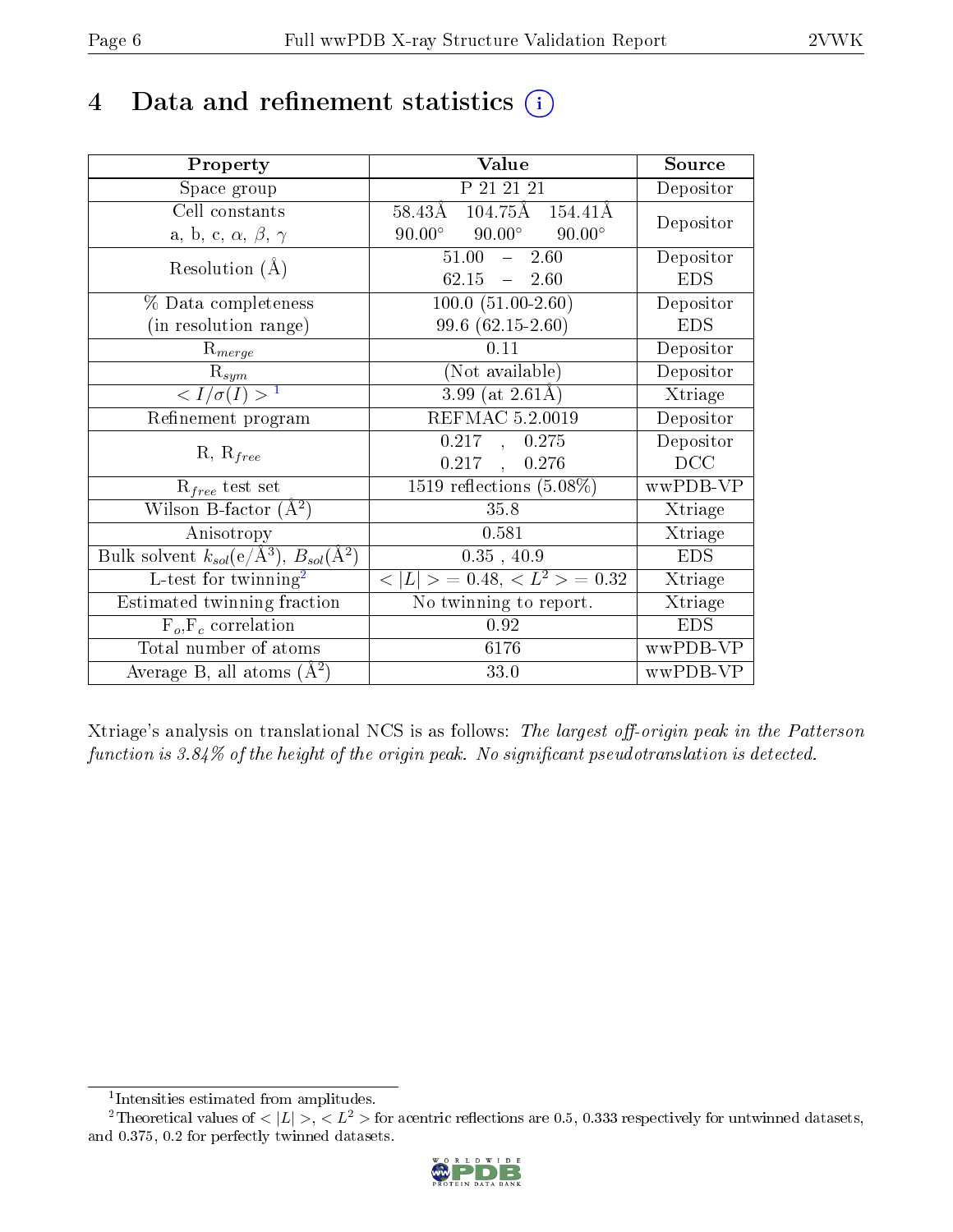## 5 Model quality  $(i)$

## 5.1 Standard geometry  $\overline{()}$

Bond lengths and bond angles in the following residue types are not validated in this section: NA, SO4

The Z score for a bond length (or angle) is the number of standard deviations the observed value is removed from the expected value. A bond length (or angle) with  $|Z| > 5$  is considered an outlier worth inspection. RMSZ is the root-mean-square of all Z scores of the bond lengths (or angles).

| $Mol$   Chain |      | Bond lengths                    | Bond angles |        |  |
|---------------|------|---------------------------------|-------------|--------|--|
|               |      | RMSZ $ #Z  > 5$ RMSZ $ #Z  > 5$ |             |        |  |
|               | 0.47 | 0/6224                          | 0.57        | 0/8439 |  |

There are no bond length outliers.

There are no bond angle outliers.

There are no chirality outliers.

There are no planarity outliers.

### 5.2 Too-close contacts  $(i)$

In the following table, the Non-H and H(model) columns list the number of non-hydrogen atoms and hydrogen atoms in the chain respectively. The H(added) column lists the number of hydrogen atoms added and optimized by MolProbity. The Clashes column lists the number of clashes within the asymmetric unit, whereas Symm-Clashes lists symmetry related clashes.

|  |      |      |     | Mol   Chain   Non-H   H(model)   H(added)   Clashes   Symm-Clashes |
|--|------|------|-----|--------------------------------------------------------------------|
|  | 6083 | 5868 | .55 |                                                                    |
|  |      |      |     |                                                                    |
|  | 35   |      |     |                                                                    |
|  |      |      |     |                                                                    |
|  | 6176 | 5868 |     |                                                                    |

The all-atom clashscore is defined as the number of clashes found per 1000 atoms (including hydrogen atoms). The all-atom clashscore for this structure is 5.

All (55) close contacts within the same asymmetric unit are listed below, sorted by their clash magnitude.

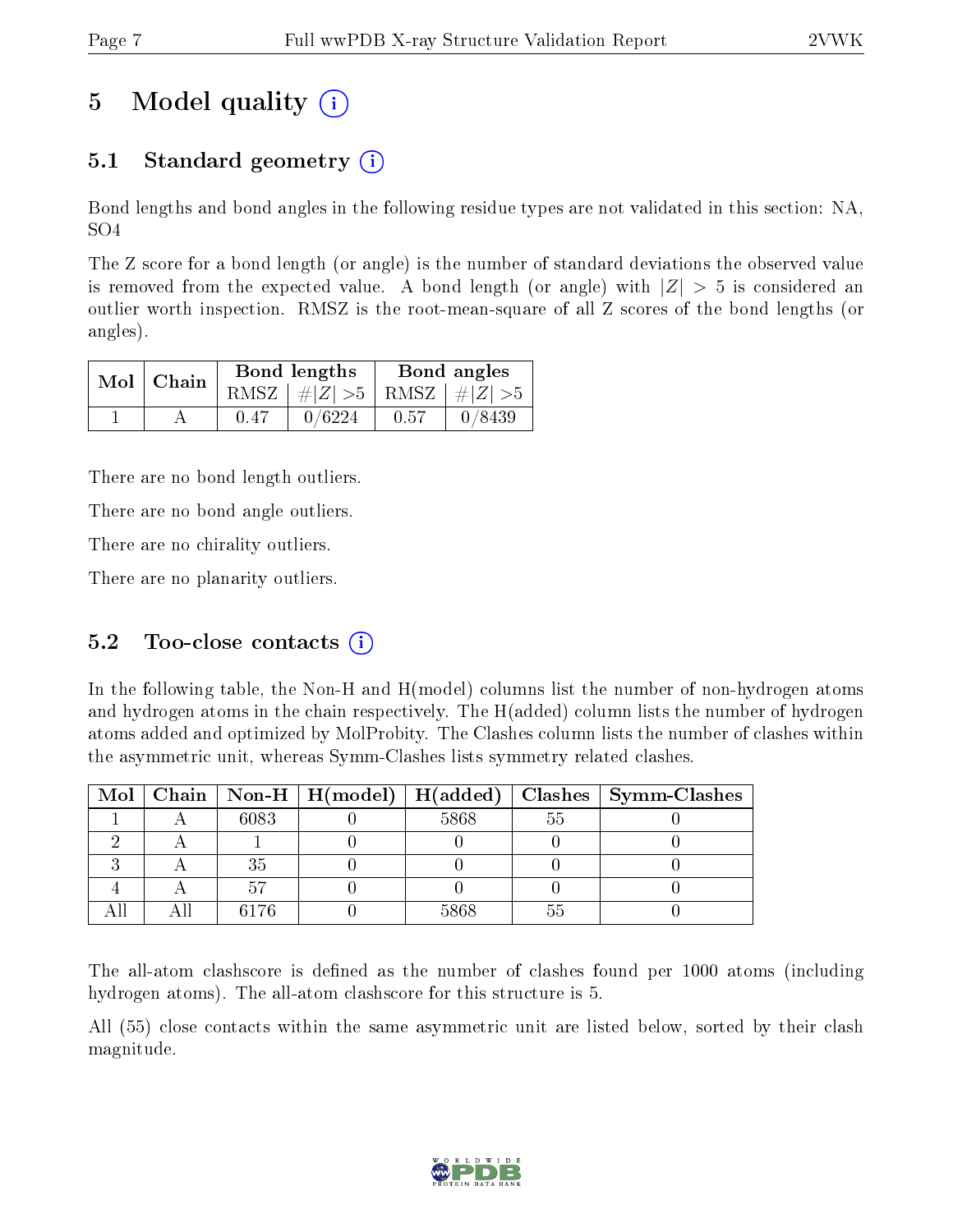| Atom-1                                | Atom-2               | Interatomic      | Clash         |
|---------------------------------------|----------------------|------------------|---------------|
|                                       |                      | distance $(\AA)$ | overlap $(A)$ |
| $1: A:464: \overline{\text{LYS:HG3}}$ | 1: A:483: GLN: HG3   | 1.57             | 0.85          |
| 1: A:295: ILE: HG22                   | 1: A:308: VAL:HG22   | 1.73             | 0.70          |
| 1: A:760:THR:H                        | 1:A:762:GLN:HE22     | 1.39             | 0.70          |
| 1:A:390:LYS:HB3                       | 1:A:539:ALA:HB3      | 1.78             | 0.65          |
| 1: A:760:THR:H                        | 1: A:762: GLN:NE2    | 1.96             | 0.63          |
| 1:A:334:SER:HA                        | 1:A:344:VAL:HG21     | 1.83             | 0.60          |
| 1:A:653:TYR:HA                        | 1: A:727: TYR:OH     | 2.02             | 0.58          |
| 1:A:593:LYS:HA                        | 1: A:606: ARG:O      | 2.05             | 0.56          |
| 1:A:193:ARG:O                         | 1: A:197: VAL:HG23   | 2.06             | 0.56          |
| 1: A:1: MET:HB3                       | 1: A: 130: GLU:O     | 2.06             | 0.56          |
| 1: A: 187: GLU: OE2                   | 1:A:222:ARG:HD3      | 2.07             | 0.55          |
| 1: A:349:THR:HA                       | 1:A:352:LEU:HD12     | 1.89             | 0.54          |
| 1: A: 138: LEU: HD11                  | 1: A: 162: TYR: HB2  | 1.88             | 0.54          |
| 1: A: 553: ALA: O                     | 1: A: 557: LYS: HG3  | 2.07             | 0.54          |
| $1:A:762:$ GLN:H                      | 1:A:762:GLN:HE21     | 1.55             | 0.53          |
| 1:A:282:ILE:HD13                      | 1: A:326: PHE:HZ     | 1.75             | 0.51          |
| 1:A:364:ARG:NH2                       | 1:A:451:SER:OG       | 2.43             | 0.51          |
| 1: A:464: LYS: CG                     | 1: A: 483: GLN: HG3  | 2.36             | 0.51          |
| 1:A:704:LEU:HA                        | 1: A:727:TYR:HA      | 1.93             | 0.50          |
| 1:A:70:LYS:HE2                        | 1: A:81: GLU:HB3     | 1.92             | 0.50          |
| 1: A:161: SER:HB3                     | 1:A:170:VAL:HG22     | 1.93             | 0.50          |
| 1:A:75:PHE:CD1                        | 1:A:367:LEU:HD23     | 2.47             | 0.49          |
| 1: A:540: ASP:HB3                     | 1: A:542: ASP:H      | 1.77             | 0.49          |
| 1: A:760:THR:N                        | 1:A:762:GLN:HE22     | 2.08             | 0.48          |
| 1:A:408:LEU:O                         | 1:A:412:ILE:HG12     | 2.13             | 0.48          |
| 1:A:412:ILE:HD12                      | 1: A:516:TRP:HB3     | 1.96             | 0.48          |
| 1:A:153:ALA:HA                        | 1: A:218: TYR: CZ    | 2.50             | 0.47          |
| 1: A:256: ILE: HG21                   | $1: A:341:$ LEU:HD22 | 1.97             | 0.47          |
| 1:A:525:ILE:HG23                      | 1:A:536:VAL:HG21     | 1.97             | 0.47          |
| 1:A:624:ALA:O                         | 1:A:628:GLU:HB2      | 2.15             | 0.46          |
| 1: A:171: ILE: HG22                   | 1: A:190:MET:HG3     | 1.98             | 0.46          |
| $1:A:87:PHE:\overline{\text{CE1}}$    | 1: A:96: ILE: HG21   | 2.51             | 0.46          |
| 1:A:597:ILE:HD11                      | 1: A:601:ASP:HA      | 1.98             | 0.46          |
| 1: A:304: GLY:O                       | 1: A:308: VAL:HG23   | 2.17             | 0.45          |
| 1:A:282:ILE:HD13                      | 1: A:326: PHE: CZ    | 2.51             | 0.45          |
| 1: A:628: GLU:O                       | 1: A:632:LYS:HB2     | 2.18             | 0.44          |
| 1: A: 144: THR: HG22                  | 1:A:157:ILE:HG12     | 1.98             | 0.44          |
| 1:A:234:ARG:NH1                       | 1:A:254:GLY:O        | 2.48             | 0.44          |
| $1: A:391: GLU: \overline{HG3}$       | 1:A:392:PRO:HD2      | 1.99             | 0.44          |
| 1:A:425:ARG:CG                        | 1:A:428:CYS:HB2      | 2.48             | 0.43          |
| 1:A:406:ARG:NH1                       | 1: A:578: GLU:OE2    | 2.52             | 0.42          |
| 1:A:482:ARG:O                         | 1:A:486:ILE:HG12     | 2.20             | 0.42          |
|                                       |                      |                  |               |

Continued on next page...

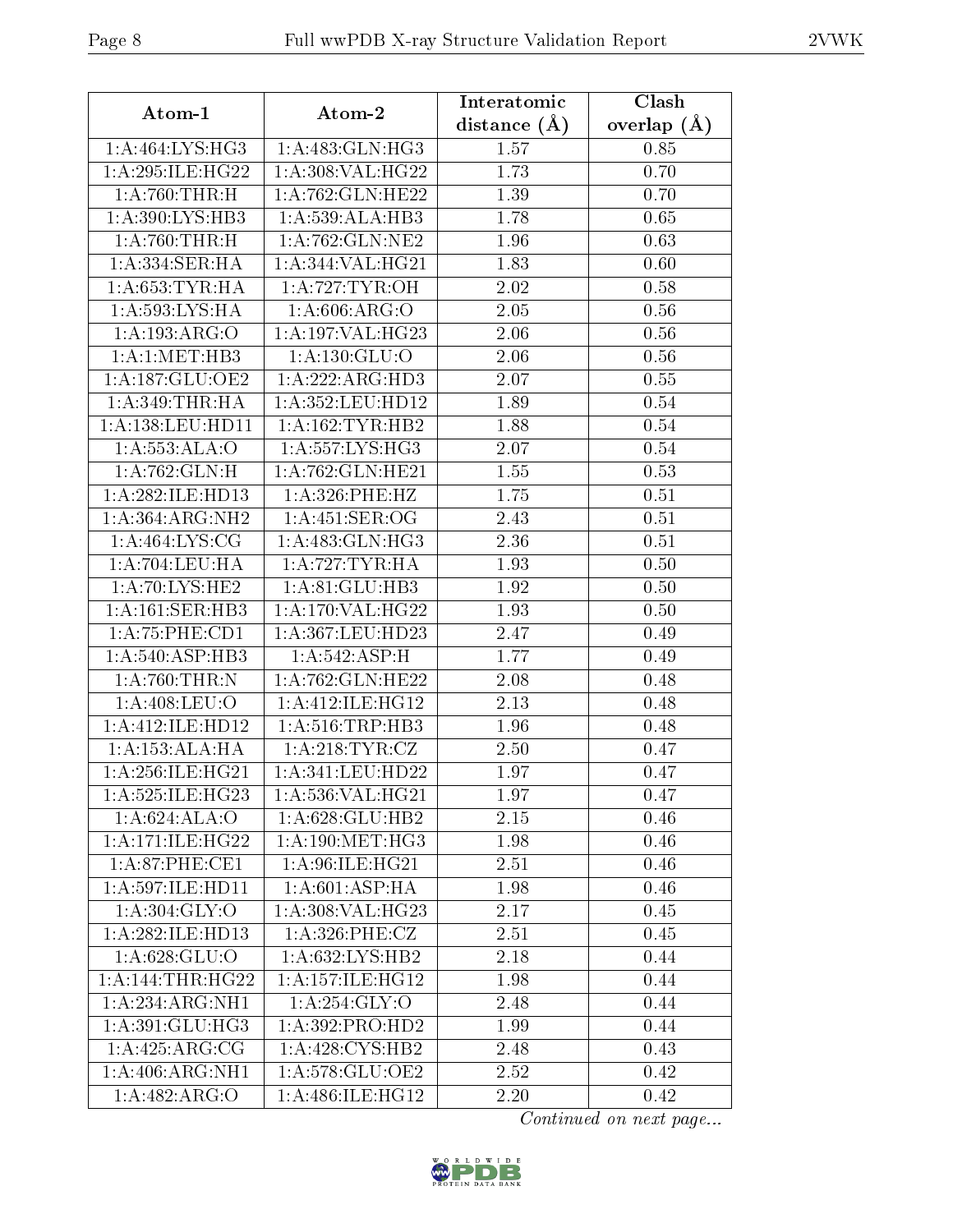| Atom-1               | Atom-2              | Interatomic    | Clash         |
|----------------------|---------------------|----------------|---------------|
|                      |                     | distance $(A)$ | overlap $(A)$ |
| 1: A:666: ILE: HG21  | 1: A:670:LEU:HD21   | 2.00           | 0.42          |
| 1: A:261:TYR:HB3     | 1:A:262:PRO:HD3     | 2.01           | 0.42          |
| 1:A:271:PRO:HB3      | 1: A:611:VAL:HA     | 2.00           | 0.42          |
| 1: A: 122: ILE: HG23 | 1: A:359: ARG: HA   | 2.02           | 0.41          |
| 1:A:709:ARG:HG2      | 1:A:709:ARG:H       | 1.67           | 0.41          |
| 1:A:398:GLU:HA       | 1: A:584:LYS:O      | 2.21           | 0.41          |
| 1: A:290: VAL:HG22   | 1: A:311: TYR: CG   | 2.55           | 0.41          |
| 1: A:676:THR:HG21    | 1: A:709: ARG:NH1   | 2.35           | 0.41          |
| 1:A:483:GLN:HB3      | 1: A:483: GLN: HE21 | 1.53           | 0.41          |
| 1:A:143:GLU:HB2      | 1: A: 159: MET: HB2 | 2.03           | 0.40          |
| 1:A:434:ALA:HA       | 1:A:435:PRO:HD3     | 1.97           | 0.40          |
| 1:A:127:ILE:HA       | 1:A:128:PRO:HD3     | 1.89           | 0.40          |
| 1: A:590:THR:O       | 1: A:591:LYS:C      | 2.60           | 0.40          |

Continued from previous page...

There are no symmetry-related clashes.

## 5.3 Torsion angles  $(i)$

#### 5.3.1 Protein backbone (i)

In the following table, the Percentiles column shows the percent Ramachandran outliers of the chain as a percentile score with respect to all X-ray entries followed by that with respect to entries of similar resolution.

The Analysed column shows the number of residues for which the backbone conformation was analysed, and the total number of residues.

| $\vert$ Mol $\vert$ Chain $\vert$ | $\boldsymbol{\mathrm{Analysed}}$                        | Favoured   Allowed   Outliers   Percentiles |  |  |
|-----------------------------------|---------------------------------------------------------|---------------------------------------------|--|--|
|                                   | 771/773 (100%)   742 (96%)   27 (4%)   2 (0%)   41   64 |                                             |  |  |

All (2) Ramachandran outliers are listed below:

| Mol | Chain | Res | Type |
|-----|-------|-----|------|
|     |       |     |      |
|     |       |     |      |

#### 5.3.2 Protein sidechains  $\left( \mathbf{i} \right)$

In the following table, the Percentiles column shows the percent sidechain outliers of the chain as a percentile score with respect to all X-ray entries followed by that with respect to entries of similar

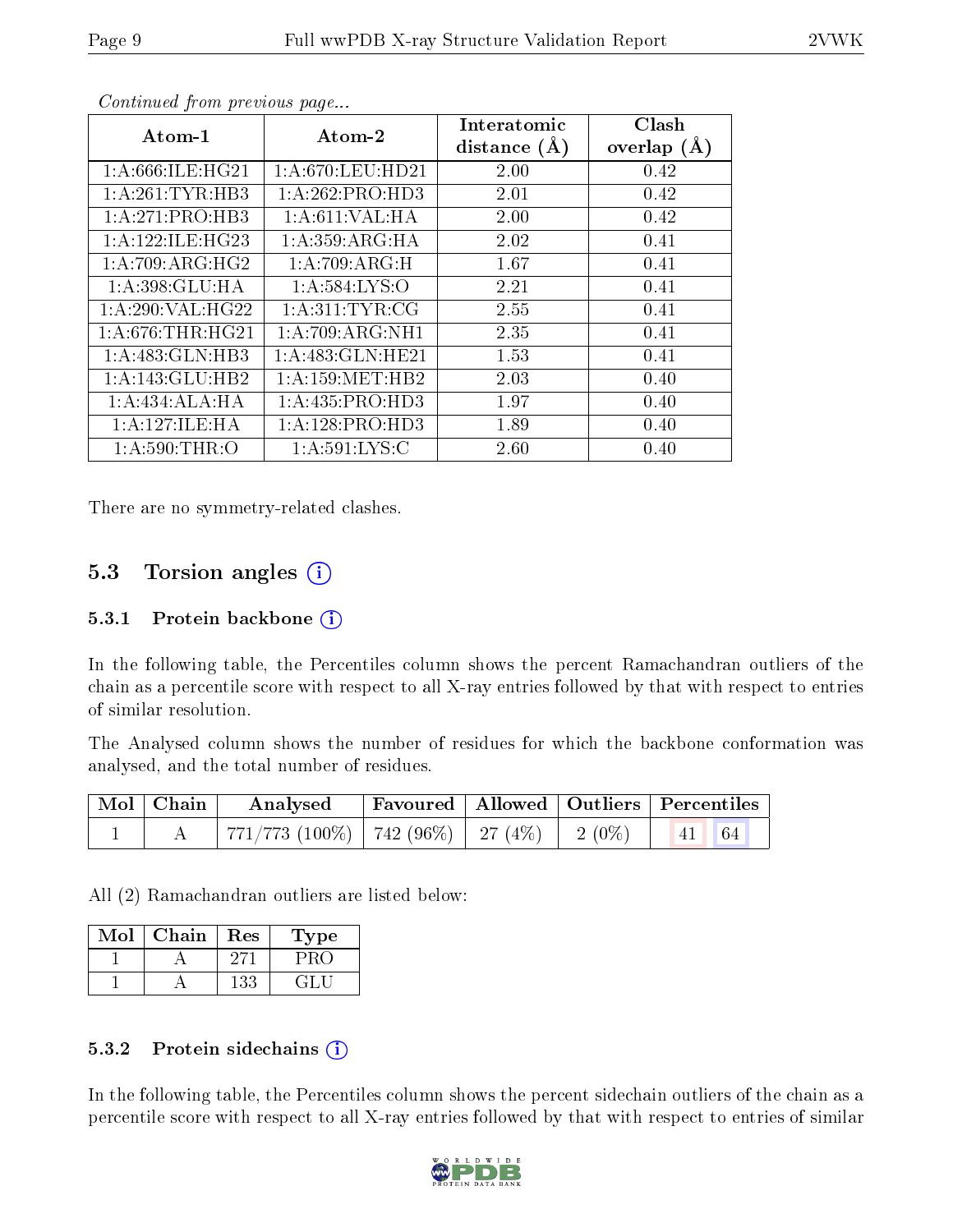resolution.

The Analysed column shows the number of residues for which the sidechain conformation was analysed, and the total number of residues.

| $\mid$ Mol $\mid$ Chain $\mid$ | Analysed                                 |  | Rotameric   Outliers   Percentiles |  |
|--------------------------------|------------------------------------------|--|------------------------------------|--|
|                                | $596/669$ (89\%)   579 (97\%)   17 (3\%) |  | 68<br> 42                          |  |

All (17) residues with a non-rotameric sidechain are listed below:

| Mol            | ${\bf Chain}$      | $\operatorname{Res}% \left( \mathcal{N}\right) \equiv\operatorname{Res}(\mathcal{N}_{0})\cap\mathcal{N}_{1}$ | <b>Type</b>             |
|----------------|--------------------|--------------------------------------------------------------------------------------------------------------|-------------------------|
| $\mathbf 1$    | А                  | 119                                                                                                          | ARG                     |
| $\mathbf{1}$   | $\overline{A}$     | 150                                                                                                          | GLU                     |
| $\overline{1}$ | $\overline{\rm A}$ | 174                                                                                                          | $\rm{ARG}$              |
| $\mathbf{1}$   | $\overline{A}$     | 185                                                                                                          | <b>SER</b>              |
| $\mathbf 1$    | $\overline{\rm A}$ | 200                                                                                                          | $GL\overline{U}$        |
| $\overline{1}$ | $\overline{\rm A}$ | 222                                                                                                          | $\rm{ARG}$              |
| $\mathbf{1}$   | $\overline{\rm A}$ | 334                                                                                                          | SER                     |
| $\mathbf{1}$   | $\overline{\rm A}$ | 359                                                                                                          | $\rm{ARG}$              |
| $\mathbf{1}$   | $\overline{A}$     | 364                                                                                                          | ARG                     |
| $\mathbf{1}$   | $\overline{\rm A}$ | 406                                                                                                          | ARG                     |
| $\mathbf{1}$   | $\overline{\rm A}$ | 466                                                                                                          | <b>LYS</b>              |
| $\mathbf{1}$   | $\overline{A}$     | 478                                                                                                          | LEU                     |
| $\overline{1}$ | $\overline{\rm A}$ | 483                                                                                                          | $\overline{\text{GLN}}$ |
| $\mathbf{1}$   | $\overline{A}$     | 497                                                                                                          | <b>TYR</b>              |
| $\mathbf{1}$   | $\overline{\rm A}$ | 516                                                                                                          | TRP                     |
| $\mathbf 1$    | $\overline{\rm A}$ | 575                                                                                                          | LEU                     |
| 1              | А                  | 762                                                                                                          | GLN                     |

Some sidechains can be flipped to improve hydrogen bonding and reduce clashes. All (2) such sidechains are listed below:

| Mol | Chain | Res | Type |
|-----|-------|-----|------|
|     |       |     |      |
|     |       |     |      |

#### 5.3.3 RNA (i)

There are no RNA molecules in this entry.

## 5.4 Non-standard residues in protein, DNA, RNA chains  $(i)$

There are no non-standard protein/DNA/RNA residues in this entry.

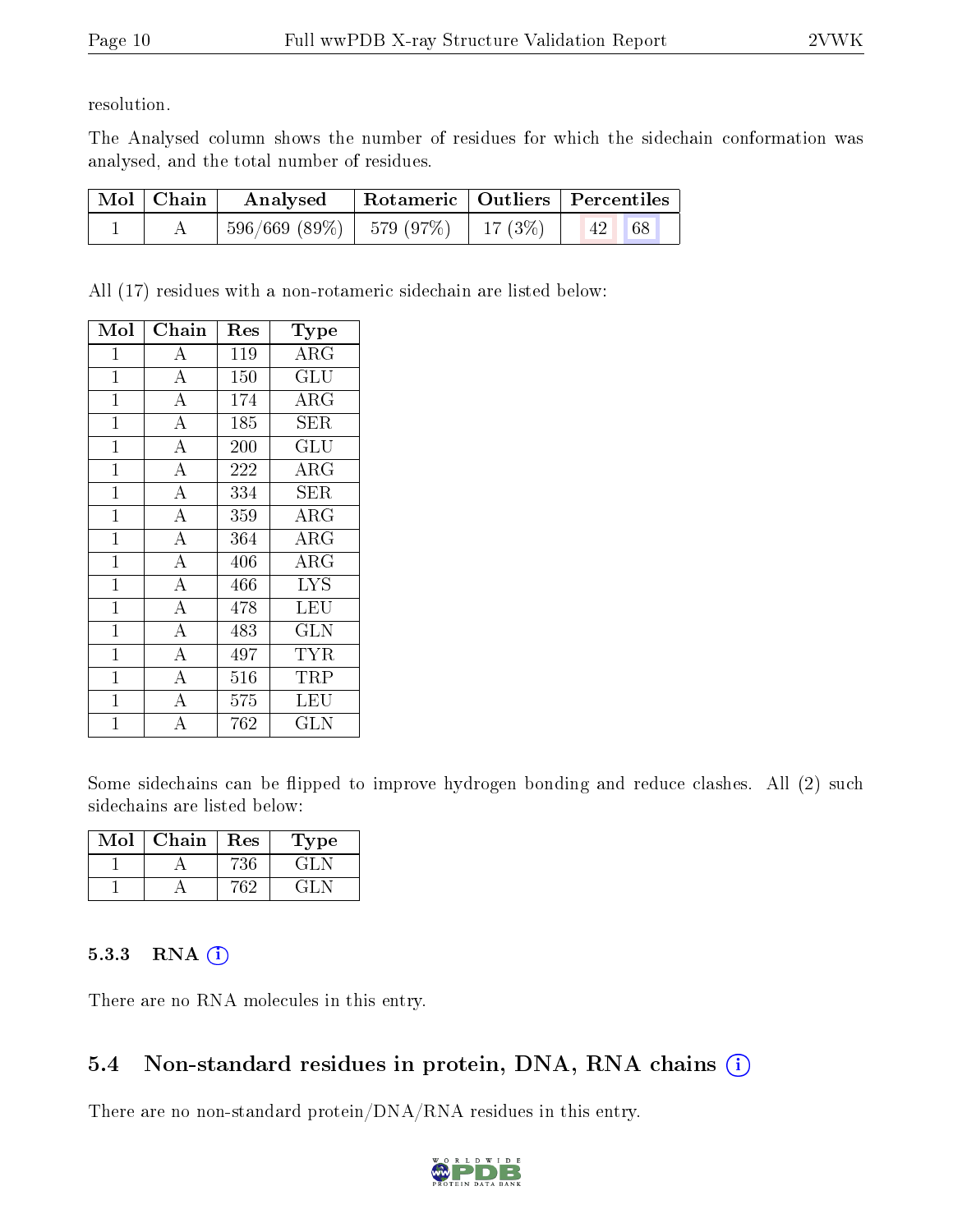#### 5.5 Carbohydrates (i)

There are no carbohydrates in this entry.

### 5.6 Ligand geometry  $(i)$

Of 8 ligands modelled in this entry, 1 is monoatomic - leaving 7 for Mogul analysis.

In the following table, the Counts columns list the number of bonds (or angles) for which Mogul statistics could be retrieved, the number of bonds (or angles) that are observed in the model and the number of bonds (or angles) that are defined in the Chemical Component Dictionary. The Link column lists molecule types, if any, to which the group is linked. The Z score for a bond length (or angle) is the number of standard deviations the observed value is removed from the expected value. A bond length (or angle) with  $|Z| > 2$  is considered an outlier worth inspection. RMSZ is the root-mean-square of all Z scores of the bond lengths (or angles).

| Mol |                 | Chain | Link<br>Res |                | Bond lengths |        |                  | Bond angles |        |                  |        |
|-----|-----------------|-------|-------------|----------------|--------------|--------|------------------|-------------|--------|------------------|--------|
|     | <b>Type</b>     |       |             |                |              | Counts | <b>RMSZ</b>      | # $ Z  > 2$ | Counts | RMSZ             | Z  > 2 |
| 3   | SO <sub>4</sub> | А     | 1778        | $\sim$         | 4,4,4        | 0.15   | $\left( \right)$ | 6,6,6       | 0.18   | U                |        |
| 3   | SO <sub>4</sub> | А     | 1781        |                | 4,4,4        | 0.15   | $\overline{0}$   | 6,6,6       | 0.09   | 0                |        |
| 3   | SO <sub>4</sub> | А     | 1777        |                | 4,4,4        | 0.17   | $\overline{0}$   | 6,6,6       | 0.25   | 0                |        |
| 3   | SO <sub>4</sub> | A     | 1780        |                | 4,4,4        | 0.14   | $\Omega$         | 6,6,6       | 0.13   | $\left( \right)$ |        |
| 3   | SO <sub>4</sub> | А     | 1775        |                | 4,4,4        | 0.17   | $\left( \right)$ | 6,6,6       | 0.15   | $\left( \right)$ |        |
| 3   | SO <sub>4</sub> | А     | 1779        |                | 4.4.4        | 0.14   | $\left( \right)$ | 6,6,6       | 0.07   | $\left( \right)$ |        |
| 3   | SO <sub>4</sub> | А     | 1776        | $\overline{2}$ | 4,4,4        | 0.16   | $\left( \right)$ | 6,6,6       | 0.10   | $\left( \right)$ |        |

There are no bond length outliers.

There are no bond angle outliers.

There are no chirality outliers.

There are no torsion outliers.

There are no ring outliers.

No monomer is involved in short contacts.

### 5.7 [O](https://www.wwpdb.org/validation/2017/XrayValidationReportHelp#nonstandard_residues_and_ligands)ther polymers  $(i)$

There are no such residues in this entry.

### 5.8 Polymer linkage issues  $(i)$

There are no chain breaks in this entry.

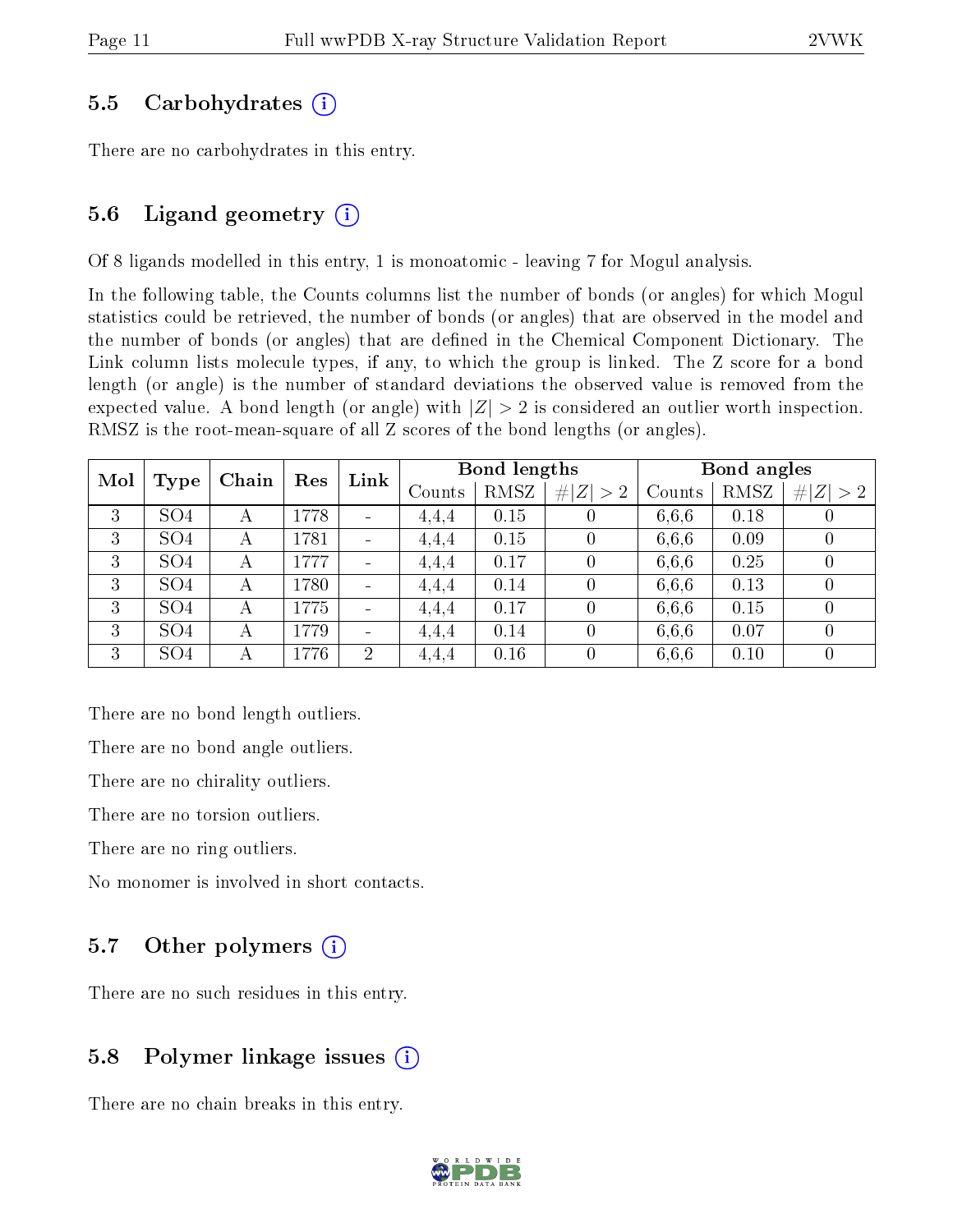## 6 Fit of model and data  $\left( \cdot \right)$

## 6.1 Protein, DNA and RNA chains (i)

In the following table, the column labelled  $#RSRZ>2'$  contains the number (and percentage) of RSRZ outliers, followed by percent RSRZ outliers for the chain as percentile scores relative to all X-ray entries and entries of similar resolution. The OWAB column contains the minimum, median,  $95<sup>th</sup>$  percentile and maximum values of the occupancy-weighted average B-factor per residue. The column labelled  $Q< 0.9$  lists the number of (and percentage) of residues with an average occupancy less than 0.9.

| $\blacksquare$ Mol $\blacksquare$ Chain | Analysed                      | ${ <\hspace{-1.5pt} {\rm RSRZ} \hspace{-1.5pt}>}$ | $\#\text{RSRZ}\text{>2}$ | $\mid$ OWAB(Å <sup>2</sup> ) $\mid$ Q<0.9 $\mid$ |  |
|-----------------------------------------|-------------------------------|---------------------------------------------------|--------------------------|--------------------------------------------------|--|
|                                         | $\pm 773/773$ $(100\%)$ $\pm$ | $-0.08$                                           |                          |                                                  |  |

All (9) RSRZ outliers are listed below:

| Mol          | Chain | $\operatorname{Res}% \left( \mathcal{N}\right) \equiv\operatorname{Res}(\mathcal{N}_{0})\cap\mathcal{N}_{1}$ | <b>Type</b> | <b>RSRZ</b> |
|--------------|-------|--------------------------------------------------------------------------------------------------------------|-------------|-------------|
| 1            | А     | 175                                                                                                          | <b>ASN</b>  | 3.4         |
| 1            | A     | 763                                                                                                          | VAL         | 3.1         |
| 1            | А     | 681                                                                                                          | ALA         | 3.1         |
| 1            | А     | 311                                                                                                          | TYR         | 3.0         |
| $\mathbf{1}$ | A     | 149                                                                                                          | <b>GLY</b>  | 2.9         |
| 1            | А     | 773                                                                                                          | THR         | 2.9         |
| 1            |       | 295                                                                                                          | ILE         | 2.6         |
| 1            | А     | 676                                                                                                          | THR         | 2.3         |
|              |       | 768                                                                                                          | TRP         | 2.1         |

### 6.2 Non-standard residues in protein, DNA, RNA chains  $(i)$

There are no non-standard protein/DNA/RNA residues in this entry.

### 6.3 Carbohydrates (i)

There are no carbohydrates in this entry.

### 6.4 Ligands  $(i)$

In the following table, the Atoms column lists the number of modelled atoms in the group and the number defined in the chemical component dictionary. The B-factors column lists the minimum, median,  $95<sup>th</sup>$  percentile and maximum values of B factors of atoms in the group. The column labelled  $Q< 0.9$  lists the number of atoms with occupancy less than 0.9.